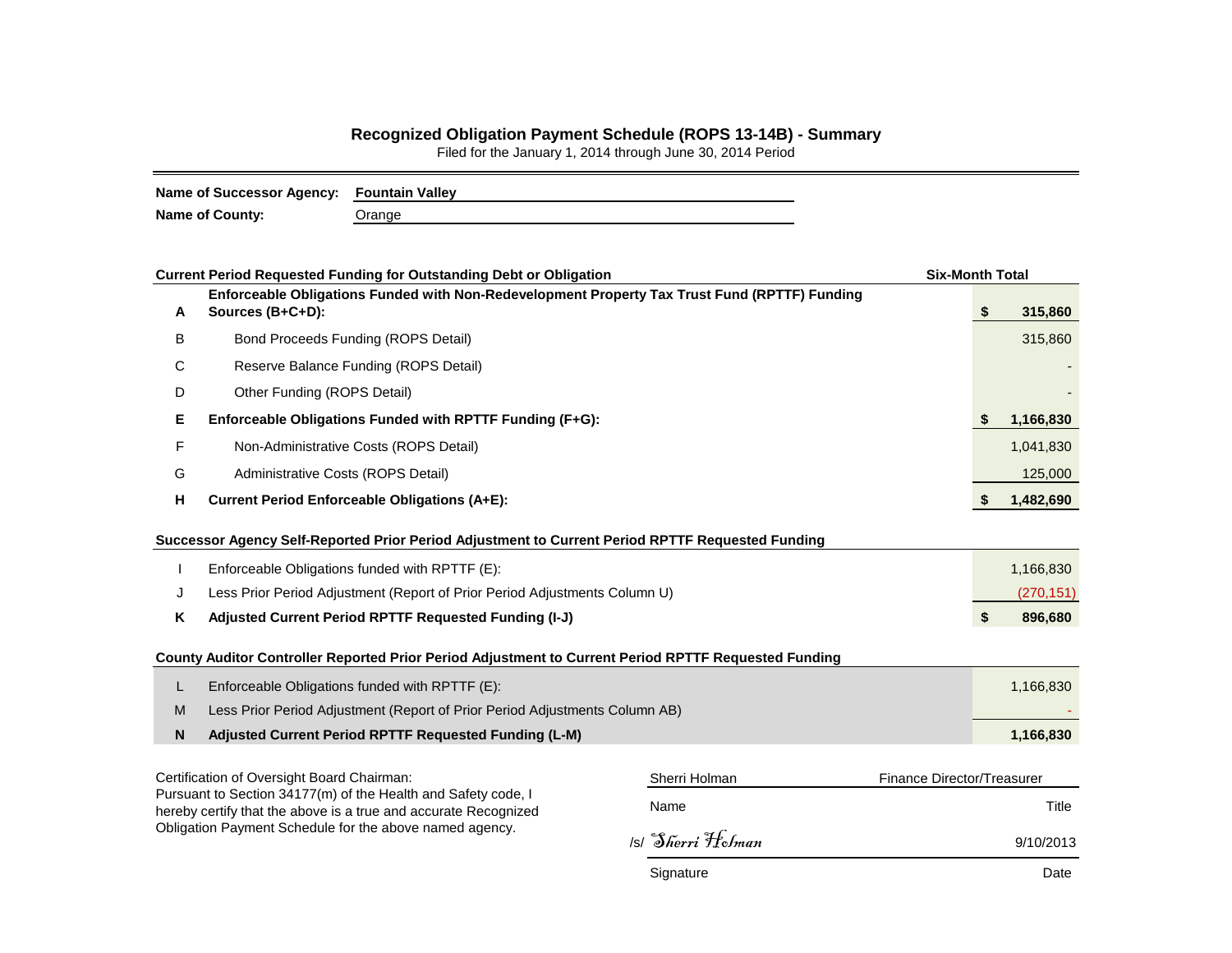## **Recognized Obligation Payment Schedule (ROPS) 13-14B - Report of Fund Balances** (Report Amounts in Whole Dollars)

| в<br>A                                                                                                                                                                                                                                                              |                                                                                            | C             | D.                                                                                                                                  | Е                      |                                    | G         | H         |              |                   | ĸ |  |  |  |  |
|---------------------------------------------------------------------------------------------------------------------------------------------------------------------------------------------------------------------------------------------------------------------|--------------------------------------------------------------------------------------------|---------------|-------------------------------------------------------------------------------------------------------------------------------------|------------------------|------------------------------------|-----------|-----------|--------------|-------------------|---|--|--|--|--|
|                                                                                                                                                                                                                                                                     |                                                                                            |               | <b>Fund Sources</b>                                                                                                                 |                        |                                    |           |           |              |                   |   |  |  |  |  |
|                                                                                                                                                                                                                                                                     |                                                                                            |               | <b>Bond Proceeds</b>                                                                                                                | <b>Reserve Balance</b> |                                    | Other     |           | <b>RPTTF</b> |                   |   |  |  |  |  |
| Fund Balance Information by ROPS Period                                                                                                                                                                                                                             | Bonds Issued<br><b>Bonds Issued</b><br>on or before<br>on or after<br>12/31/10<br>01/01/11 |               | Review balances<br>retained for<br><b>RPTTF</b> balances<br>approved<br>enforceable<br>retained for bond<br>obligations<br>reserves |                        | Rent,<br>Grants,<br>Interest. Etc. | Non-Admin | Admin     | <b>Total</b> | <b>Comments</b>   |   |  |  |  |  |
| ROPS III Actuals (01/01/13 - 6/30/13)                                                                                                                                                                                                                               |                                                                                            |               |                                                                                                                                     |                        |                                    |           |           |              |                   |   |  |  |  |  |
| Beginning Available Fund Balance (Actual 01/01/13)<br>Note that for the RPTTF, $1 + 2$ should tie to columns L and Q in the<br>Report of Prior Period Adjustments (PPAs)<br>$\overline{\mathbf{1}}$<br>Revenue/Income (Actual 06/30/13) Note that the RPTTF amounts |                                                                                            | 315,860       |                                                                                                                                     |                        |                                    |           |           |              | \$<br>315,860     |   |  |  |  |  |
| should tie to the ROPS III distributions from the County Auditor-<br>2 Controller                                                                                                                                                                                   |                                                                                            |               |                                                                                                                                     |                        |                                    |           | 852,508   | 165,956 \$   | 1,018,464         |   |  |  |  |  |
| Expenditures for ROPS III Enforceable Obligations (Actual<br>06/30/13) Note that for the RPTTF, $3 + 4$ should tie to columns N<br>3 and S in the Report of PPAs                                                                                                    |                                                                                            |               |                                                                                                                                     |                        |                                    |           | 580,268   | 168.045      | 748,313<br>S.     |   |  |  |  |  |
| Retention of Available Fund Balance (Actual 06/30/13) Note that<br>the Non-Admin RPTTF amount should only include the retention of<br>reserves for debt service approved in ROPS III<br>4                                                                           |                                                                                            |               |                                                                                                                                     |                        |                                    |           |           |              |                   |   |  |  |  |  |
| ROPS III RPTTF Prior Period Adjustment Note that the net Non-<br>Admin and Admin RPTTF amounts should tie to columns O and T in<br>5 the Report of PPAs.                                                                                                            |                                                                                            |               |                                                                                                                                     | No entry required      |                                    |           | 272,240   | (2,089)      | 270,151<br>s.     |   |  |  |  |  |
| 6 Ending Actual Available Fund Balance $(1 + 2 - 3 - 4 - 5)$                                                                                                                                                                                                        |                                                                                            | 315,860<br>s. | $\mathbf{\hat{S}}$                                                                                                                  | $\bullet$              |                                    |           |           |              | 315,860<br>S.     |   |  |  |  |  |
| ROPS 13-14A Estimate (07/01/13 - 12/31/13)                                                                                                                                                                                                                          |                                                                                            |               |                                                                                                                                     |                        |                                    |           |           |              |                   |   |  |  |  |  |
| Beginning Available Fund Balance (Actual 07/01/13) (C, D, E, G,<br>7 and I = $4 + 6$ , F = H4 + F6, and H = $5 + 6$ )                                                                                                                                               |                                                                                            | 315,860       |                                                                                                                                     |                        | \$                                 |           |           | \$           | 586,011<br>\$     |   |  |  |  |  |
| Revenue/Income (Estimate 12/31/13)<br>Note that the RPTTF amounts should tie to the ROPS 13-14A<br>8 distributions from the County Auditor-Controller                                                                                                               |                                                                                            |               |                                                                                                                                     |                        |                                    |           | 1,941,340 | $125,000$ \$ | 2,066,340         |   |  |  |  |  |
| Expenditures for 13-14A Enforceable Obligations<br>9 (Estimate 12/31/13)                                                                                                                                                                                            |                                                                                            |               |                                                                                                                                     |                        |                                    |           | 1,941,340 | 125,000      | 2,066,340<br>-S   |   |  |  |  |  |
| Retention of Available Fund Balance (Estimate 12/31/13)<br>Note that the RPTTF amounts may include the retention of reserves<br>10 for debt service approved in ROPS 13-14A                                                                                         |                                                                                            |               |                                                                                                                                     |                        |                                    |           |           |              |                   |   |  |  |  |  |
| 11 Ending Estimated Available Fund Balance (7 + 8 - 9 -10)                                                                                                                                                                                                          |                                                                                            | 315,860<br>\$ | - \$                                                                                                                                | $-1$ S                 | - \$<br>$-1$ \$                    |           | <b>S</b>  | <b>S</b>     | $-1$ s<br>586.011 |   |  |  |  |  |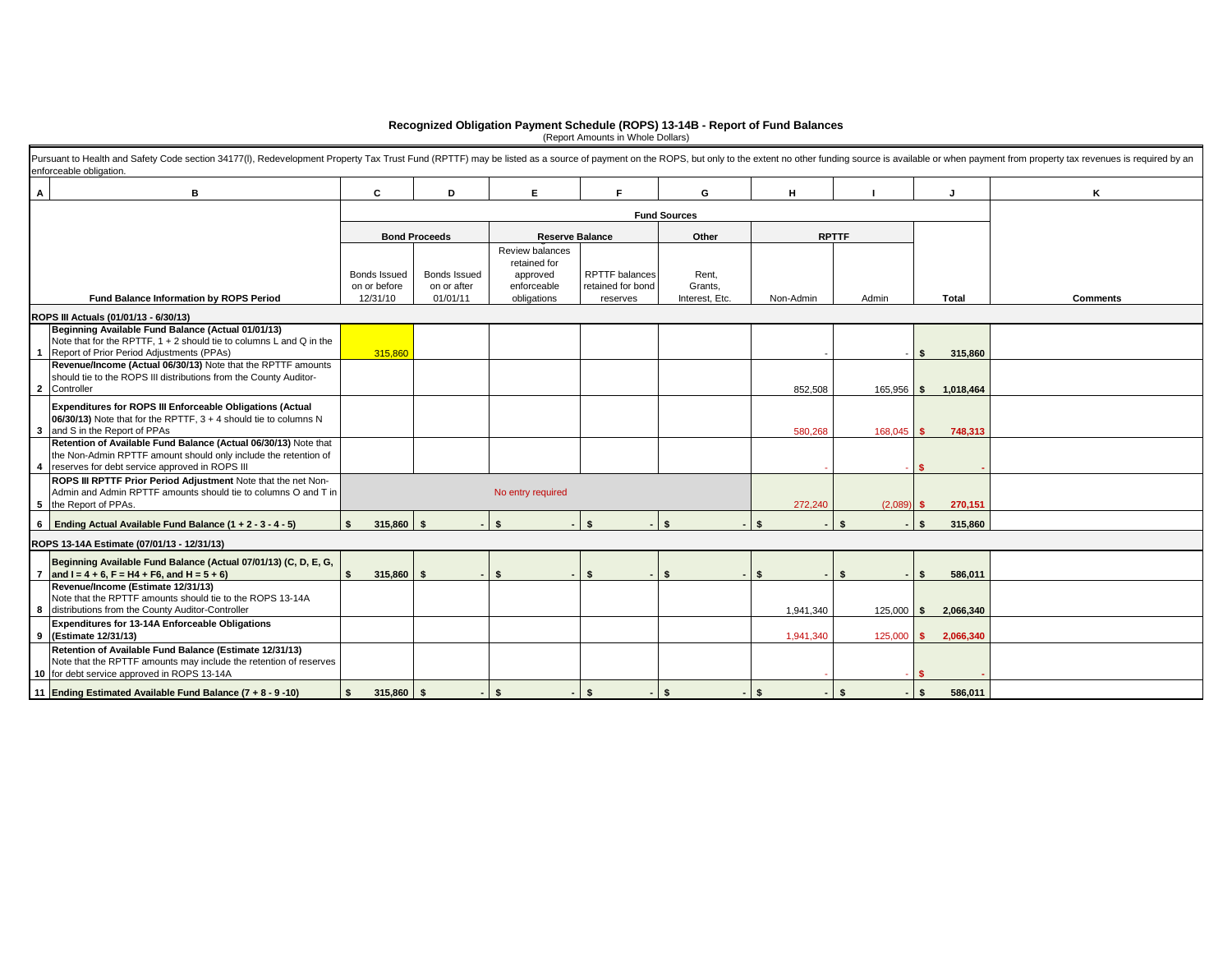|       |                                       |                                                  |                                             |                                               |                                                                  | Recognized Obligation Payment Schedule (ROPS) 13-14B - ROPS Detail<br>January 1, 2014 through June 30, 2014<br>(Report Amounts in Whole Dollars) |                        |                                                |              |                                                                            |                               |             |                 |            |                    |                 |
|-------|---------------------------------------|--------------------------------------------------|---------------------------------------------|-----------------------------------------------|------------------------------------------------------------------|--------------------------------------------------------------------------------------------------------------------------------------------------|------------------------|------------------------------------------------|--------------|----------------------------------------------------------------------------|-------------------------------|-------------|-----------------|------------|--------------------|-----------------|
| A     | R                                     | C                                                | D                                           |                                               |                                                                  | G                                                                                                                                                | н                      |                                                |              | ĸ                                                                          |                               | M           | N               | $\circ$    |                    | P               |
|       |                                       |                                                  |                                             |                                               |                                                                  |                                                                                                                                                  |                        |                                                |              | Funding Source<br>Non-Redevelopment Property Tax Trust Fund<br>(Non-RPTTF) |                               |             | <b>RPTTF</b>    |            |                    |                 |
| Item# | Project Name / Debt Obligation        | Obligation Type                                  | Contract/Agreement<br><b>Execution Date</b> | Contract/Agreement<br><b>Termination Date</b> | Payee                                                            | <b>Description/Project Scope</b>                                                                                                                 | Project Area           | <b>Total Outstanding</b><br>Debt or Obligation | Retired      |                                                                            | Bond Proceeds Reserve Balance | Other Funds | Non-Admin       | Admin      |                    | Six-Month Total |
|       |                                       |                                                  |                                             |                                               |                                                                  |                                                                                                                                                  |                        | 35.376.711                                     |              | 315,860                                                                    |                               |             | $1.041.830$ \\$ | 125,000 \$ |                    | 1,482,690       |
|       | 1998 Tax Allocation Bonds             | Bonds Issued On or 10/27/1998<br>Before 12/31/10 |                                             | 7/1/2016                                      | Bank of New York                                                 | Industrial Area Bonds                                                                                                                            | <b>Industrial Area</b> | 5,852,295                                      | N            |                                                                            |                               |             | 124,750         |            |                    | 124,750         |
|       | 2 Bond Trustee Fees                   | Fees                                             | 10/27/1998                                  | 7/1/2016                                      | Bank of New York                                                 | Fiscal agent fees for TAB                                                                                                                        | <b>Industrial Area</b> | 4.770                                          | N            |                                                                            |                               |             |                 |            |                    | $\sim$          |
|       | 3 Continuing Bond Disclosure          | Fees                                             | 10/27/1998                                  | 7/1/2016                                      | Wildan                                                           | Disclosure for 1998 TAB                                                                                                                          | <b>Industrial Area</b> | 12,000                                         | N            |                                                                            |                               |             | 4.000           |            | $\hat{\mathbf{z}}$ | 4,000           |
|       | 4 2003 COP                            | Bonds Issued On or 12/1/2009<br>Before 12/31/10  |                                             | 9/1/2026                                      | Union Bank                                                       | Annual COP Payment                                                                                                                               | <b>Industrial Area</b> | 13,115,093                                     | N            |                                                                            |                               |             |                 |            | -S                 | $\sim$          |
|       | 5 Bond Trustee Fees                   | Fees                                             | 12/1/2009                                   | 9/1/2026                                      | <b>Union Bank</b>                                                | Fiscal agent fees for 2003 COP                                                                                                                   | <b>Industrial Area</b> | 24.336                                         | N            |                                                                            |                               |             |                 |            |                    |                 |
|       | 6 OPA - Fry's                         | OPA/DDA/Constructi 7/6/1993                      |                                             | 7/14/2025                                     | Fry's Electronics Inc.                                           | Assistance for development of site                                                                                                               | <b>Industrial Area</b> | 4,785,000                                      | N            |                                                                            |                               |             | 435,000         |            | $\sim$             | 435,000         |
|       | 7 OPA - Mike Thompson                 | OPA/DDA/Constructi 6/14/2003                     |                                             | 8/6/2023                                      | Mike Thompson<br>Recreational Vehicles.<br>Fountain Valley, Inc. | sales tax sharing agreement                                                                                                                      | <b>Industrial Area</b> | 3,085,530                                      | N            |                                                                            |                               |             |                 |            |                    |                 |
|       | 8 Repayment of SERAF loan             | SERAF/ERAF                                       | 12/10/2010                                  | 6/30/2015                                     | <b>LMIHF</b>                                                     | Loan from Housing Fund                                                                                                                           | <b>Industrial Area</b> | 3.364.450                                      | N            |                                                                            |                               |             | 478,080         |            |                    | 478,080         |
|       | 9 Palm Island Dev. Agreement          | OPA/DDA/Constructi 2/2/1999                      |                                             | 11/16/2026                                    | Fountain Valley Senior<br>Housing, LLC                           | Financial assistance for retirement<br>community                                                                                                 | <b>Industrial Area</b> | 1,400,000                                      | N            |                                                                            |                               |             |                 |            | $\mathbf{s}$       |                 |
|       | 10 Successor Agency Administration    | <b>Admin Costs</b>                               | 2/1/2012                                    | 11/16/2026                                    | City, Attorneys, Consultants                                     | Salary, benefits, insurance, contract<br>services                                                                                                | <b>Industrial Area</b> | 3,417,377                                      | N            |                                                                            |                               |             |                 | 125,000    | l S                | 125,000         |
|       | 11 Due Diligence Reviews (AB 1484)    | <b>Dissolution Audits</b>                        | 6/27/2012                                   | 12/15/2012                                    | City of Fountain Valley                                          | Reimburse General Fund for HSC<br>34179.5 reviews                                                                                                | <b>Industrial Area</b> |                                                | $\checkmark$ |                                                                            |                               |             |                 |            |                    |                 |
|       | 12 2003 Certificates of Participation | Bonds Issued On or 12/1/2009<br>Before 12/31/10  |                                             | 9/1/2026                                      | Union Bank                                                       | Annual COP Payment                                                                                                                               | <b>Industrial Area</b> |                                                | $\vee$       |                                                                            |                               |             |                 |            |                    |                 |
|       | 13 Construction & Insp. For Resv. 1   | Improvement/Infrastr 9/10/2013<br>ucture         |                                             | 6/30/2015                                     | <b>AKM Construction</b><br>Engineering, Inc.                     | Construction management and<br>inspection services for Improvements                                                                              | <b>Industrial Area</b> | 315,860                                        | N            | 315,860                                                                    |                               |             |                 |            |                    | 315,860         |
|       |                                       |                                                  |                                             |                                               |                                                                  |                                                                                                                                                  |                        |                                                |              |                                                                            |                               |             |                 |            |                    |                 |
|       |                                       |                                                  |                                             |                                               |                                                                  |                                                                                                                                                  |                        |                                                |              |                                                                            |                               |             |                 |            |                    | $\sim$          |
|       |                                       |                                                  |                                             |                                               |                                                                  |                                                                                                                                                  |                        |                                                |              |                                                                            |                               |             |                 |            |                    |                 |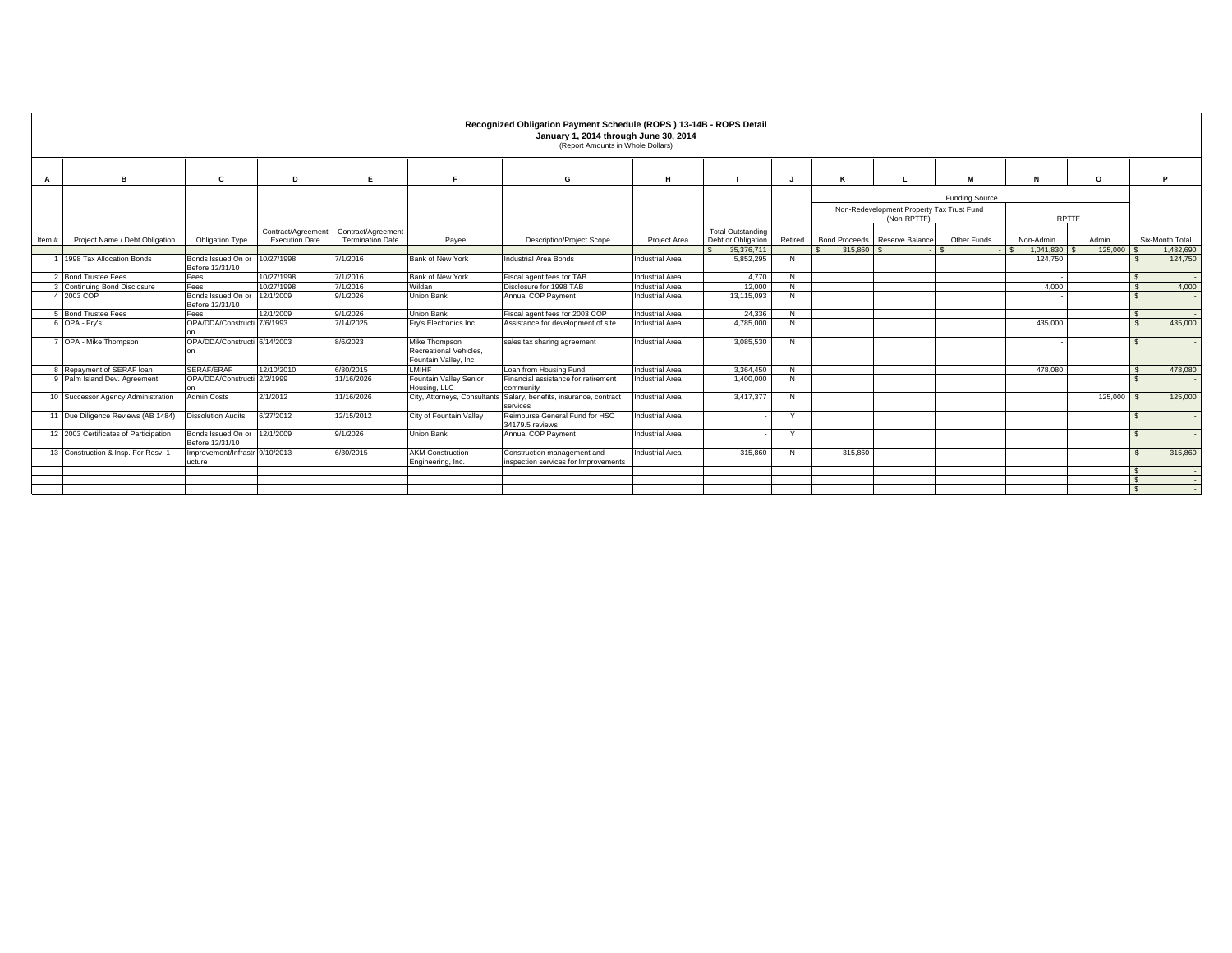|                                                                                                                                                                                                                                |                                                |                                                                           |        |            |                      |                                                                                     |            |             |                                                                                                                                                                                                                                |                                                                                            |                                                  |           | Recognized Obligation Payment Schedule (ROPS) 13-14B - Report of Prior Period Adjustments<br>Reported for the ROPS III (January 1, 2013 through June 30, 2013) Period Pursuant to Health and Safety Code (HSC) section 34186 (a)<br>(Report Amounts in Whole Dollars) |            |                                                                                             |                                            |                                                                                                                 |                                                                 |                                                                                                |                                          |               |                                                                 |                                            |           |                                                                   |                                                                                                 |  |  |  |
|--------------------------------------------------------------------------------------------------------------------------------------------------------------------------------------------------------------------------------|------------------------------------------------|---------------------------------------------------------------------------|--------|------------|----------------------|-------------------------------------------------------------------------------------|------------|-------------|--------------------------------------------------------------------------------------------------------------------------------------------------------------------------------------------------------------------------------|--------------------------------------------------------------------------------------------|--------------------------------------------------|-----------|-----------------------------------------------------------------------------------------------------------------------------------------------------------------------------------------------------------------------------------------------------------------------|------------|---------------------------------------------------------------------------------------------|--------------------------------------------|-----------------------------------------------------------------------------------------------------------------|-----------------------------------------------------------------|------------------------------------------------------------------------------------------------|------------------------------------------|---------------|-----------------------------------------------------------------|--------------------------------------------|-----------|-------------------------------------------------------------------|-------------------------------------------------------------------------------------------------|--|--|--|
| approved for the ROPS 13-14B (January through June 2014) period will be offset by the SA's self-reported ROPS III prior period adjustment. HSC Section 34186 (a) also specifies that the prior period adjustments self-reporte |                                                |                                                                           |        |            |                      |                                                                                     |            |             | ROPS III Successor Agency (SA) Self-reported Prior Period Adjustments (PPA): Pursuant to HSC Section 34186 (a), SAs are required to report the differences between their actual available funding and their actual expenditure |                                                                                            |                                                  |           |                                                                                                                                                                                                                                                                       |            |                                                                                             |                                            | ROPS III CAC PPA: To be completed by the CAC upon submittal of the ROPS 13-14B by the SA to Finance and the CAC |                                                                 |                                                                                                |                                          |               |                                                                 |                                            |           |                                                                   |                                                                                                 |  |  |  |
|                                                                                                                                                                                                                                | $\mathbf{R}$                                   |                                                                           |        |            |                      |                                                                                     |            |             |                                                                                                                                                                                                                                |                                                                                            |                                                  |           |                                                                                                                                                                                                                                                                       |            |                                                                                             |                                            |                                                                                                                 |                                                                 |                                                                                                |                                          |               |                                                                 |                                            |           | AA                                                                | AR                                                                                              |  |  |  |
|                                                                                                                                                                                                                                |                                                |                                                                           |        |            |                      | <b>Non-RPTTF Expenditures</b>                                                       |            |             |                                                                                                                                                                                                                                |                                                                                            |                                                  |           |                                                                                                                                                                                                                                                                       |            |                                                                                             |                                            |                                                                                                                 | <b>RPTTF Expenditures</b>                                       |                                                                                                |                                          |               |                                                                 |                                            |           |                                                                   |                                                                                                 |  |  |  |
|                                                                                                                                                                                                                                |                                                | LMIHF<br>(Includes LMIHF Due Diligence<br>Review (DDR) retained balances) |        |            | <b>Bond Proceeds</b> | <b>Reserve Balance</b><br>(Includes Other Funds and<br>Assets DDR retained balances |            | Other Funds |                                                                                                                                                                                                                                |                                                                                            | Non-Admin                                        |           |                                                                                                                                                                                                                                                                       |            |                                                                                             | Admin                                      |                                                                                                                 |                                                                 | Net SA Non-Admin<br>and Admin PPA                                                              |                                          | Non-Admin CAC |                                                                 |                                            | Admin CAC |                                                                   |                                                                                                 |  |  |  |
| Item #                                                                                                                                                                                                                         | Project Name / Debt<br>Obligation              | Authorized                                                                | Actual | Authorized | Actual               | Authorized<br>Actual                                                                | Authorized | Actual      | Authorized                                                                                                                                                                                                                     | Available<br><b>RPTTF</b><br>(ROPS III<br>distributed + all<br>ther available as<br>1/1/13 | Net Lesser of<br>Authorized/<br><b>Available</b> | Actual    | Difference<br>(If M is less than<br>N. the difference is<br>zero)                                                                                                                                                                                                     | Authorized | Available<br><b>RPTTF</b><br>(ROPS III distribute<br>+ all other available<br>as of 1/1/13) | Net Lesser of<br>Authorized /<br>Available | Actual                                                                                                          | Difference<br>If R is less than 3<br>the difference is<br>zero) | Net Difference<br>(Amount Used to<br>Offset ROPS 13-14B<br><b>Requested RPTTF</b><br>$(O + T)$ | Net Lesser of<br>Authorized<br>Available | Actual        | Difference<br>(If V is less than)<br>the difference is<br>zero) | Net Lesser of<br>Authorized /<br>Available | Actual    | Difference<br>(If Y is less than<br>Z, the difference<br>is zero) | Net Difference<br>(Amount Used to<br>Offset ROPS 13-148<br><b>Requested RPTTF</b><br>$(X + AA)$ |  |  |  |
|                                                                                                                                                                                                                                |                                                |                                                                           |        |            |                      |                                                                                     |            |             | 852,508                                                                                                                                                                                                                        | 852,508                                                                                    | 852,508                                          | 580,268   | 272,240                                                                                                                                                                                                                                                               | 165,956    | 165,956                                                                                     | 165,956 S                                  | 168,045                                                                                                         | (2.089)                                                         | 270.151                                                                                        |                                          |               |                                                                 |                                            |           |                                                                   |                                                                                                 |  |  |  |
|                                                                                                                                                                                                                                | 1998 Tax Allocation Bonds                      |                                                                           |        |            |                      |                                                                                     |            |             | 161,650                                                                                                                                                                                                                        | 161,650                                                                                    | 161,650                                          | 121 804   | 39.84                                                                                                                                                                                                                                                                 |            |                                                                                             |                                            |                                                                                                                 |                                                                 | 39.846                                                                                         |                                          |               |                                                                 |                                            |           |                                                                   |                                                                                                 |  |  |  |
|                                                                                                                                                                                                                                | <b>Bond Trustee Fees</b>                       |                                                                           |        |            |                      |                                                                                     |            |             |                                                                                                                                                                                                                                |                                                                                            |                                                  |           |                                                                                                                                                                                                                                                                       |            |                                                                                             |                                            |                                                                                                                 |                                                                 |                                                                                                |                                          |               |                                                                 |                                            |           |                                                                   |                                                                                                 |  |  |  |
|                                                                                                                                                                                                                                | Continuing Bond Disclosure                     |                                                                           |        |            |                      |                                                                                     |            |             | 3.986                                                                                                                                                                                                                          | 3.986 S                                                                                    | 3.986                                            | 3.998 5   |                                                                                                                                                                                                                                                                       |            |                                                                                             |                                            |                                                                                                                 |                                                                 | (12)                                                                                           |                                          |               |                                                                 |                                            |           |                                                                   |                                                                                                 |  |  |  |
|                                                                                                                                                                                                                                | 4 2003 COP                                     |                                                                           |        |            |                      |                                                                                     |            |             |                                                                                                                                                                                                                                |                                                                                            |                                                  |           |                                                                                                                                                                                                                                                                       |            |                                                                                             |                                            |                                                                                                                 |                                                                 |                                                                                                |                                          |               |                                                                 |                                            |           |                                                                   |                                                                                                 |  |  |  |
|                                                                                                                                                                                                                                | <b>Bond Trustee Fees</b>                       |                                                                           |        |            |                      |                                                                                     |            |             | 1872                                                                                                                                                                                                                           | 1.872                                                                                      | 1872                                             |           | 1872                                                                                                                                                                                                                                                                  |            |                                                                                             |                                            |                                                                                                                 |                                                                 | 1872                                                                                           |                                          |               |                                                                 |                                            |           |                                                                   |                                                                                                 |  |  |  |
|                                                                                                                                                                                                                                | R OPA - Fry's                                  |                                                                           |        |            |                      |                                                                                     |            |             | 435,000                                                                                                                                                                                                                        | 435,000                                                                                    | 435,000                                          | 296.234 S | 138,766                                                                                                                                                                                                                                                               |            |                                                                                             |                                            |                                                                                                                 |                                                                 | 138,766                                                                                        |                                          |               |                                                                 |                                            |           |                                                                   |                                                                                                 |  |  |  |
|                                                                                                                                                                                                                                | OPA - Mike Thompson                            |                                                                           |        |            |                      |                                                                                     |            |             | 250,000                                                                                                                                                                                                                        | 250,000                                                                                    | 250,000                                          | 158,233   | 91,768                                                                                                                                                                                                                                                                |            |                                                                                             |                                            |                                                                                                                 |                                                                 | 91 768                                                                                         |                                          |               |                                                                 |                                            |           |                                                                   |                                                                                                 |  |  |  |
|                                                                                                                                                                                                                                | Repayment of SERAF loan                        |                                                                           |        |            |                      |                                                                                     |            |             |                                                                                                                                                                                                                                |                                                                                            |                                                  |           |                                                                                                                                                                                                                                                                       |            |                                                                                             |                                            |                                                                                                                 |                                                                 |                                                                                                |                                          |               |                                                                 |                                            |           |                                                                   |                                                                                                 |  |  |  |
|                                                                                                                                                                                                                                | Palm Island Dev. Agreement<br>Successor Agency |                                                                           |        |            |                      |                                                                                     |            |             |                                                                                                                                                                                                                                |                                                                                            |                                                  |           |                                                                                                                                                                                                                                                                       |            |                                                                                             |                                            |                                                                                                                 |                                                                 |                                                                                                |                                          |               |                                                                 |                                            |           |                                                                   |                                                                                                 |  |  |  |
|                                                                                                                                                                                                                                | Administration                                 |                                                                           |        |            |                      |                                                                                     |            |             |                                                                                                                                                                                                                                |                                                                                            |                                                  |           |                                                                                                                                                                                                                                                                       | 165,956    | 165,956                                                                                     | 165,956                                    | 168.045                                                                                                         | (2.089)                                                         | (2.089)                                                                                        |                                          |               |                                                                 |                                            |           |                                                                   |                                                                                                 |  |  |  |
|                                                                                                                                                                                                                                | Due Diligence Reviews (AB                      |                                                                           |        |            |                      |                                                                                     |            |             |                                                                                                                                                                                                                                |                                                                                            |                                                  |           |                                                                                                                                                                                                                                                                       |            |                                                                                             |                                            |                                                                                                                 |                                                                 |                                                                                                |                                          |               |                                                                 |                                            |           |                                                                   |                                                                                                 |  |  |  |
|                                                                                                                                                                                                                                | 1484)<br>2003 Certificates of                  |                                                                           |        |            |                      |                                                                                     |            |             |                                                                                                                                                                                                                                |                                                                                            |                                                  |           |                                                                                                                                                                                                                                                                       |            |                                                                                             |                                            |                                                                                                                 |                                                                 |                                                                                                |                                          |               |                                                                 |                                            |           |                                                                   |                                                                                                 |  |  |  |
|                                                                                                                                                                                                                                | 12 Participation                               |                                                                           |        |            |                      |                                                                                     |            |             |                                                                                                                                                                                                                                |                                                                                            |                                                  |           |                                                                                                                                                                                                                                                                       |            |                                                                                             |                                            |                                                                                                                 |                                                                 |                                                                                                |                                          |               |                                                                 |                                            |           |                                                                   |                                                                                                 |  |  |  |
|                                                                                                                                                                                                                                |                                                |                                                                           |        |            |                      |                                                                                     |            |             |                                                                                                                                                                                                                                |                                                                                            |                                                  |           |                                                                                                                                                                                                                                                                       |            |                                                                                             |                                            |                                                                                                                 |                                                                 |                                                                                                |                                          |               |                                                                 |                                            |           |                                                                   |                                                                                                 |  |  |  |
|                                                                                                                                                                                                                                |                                                |                                                                           |        |            |                      |                                                                                     |            |             |                                                                                                                                                                                                                                |                                                                                            |                                                  |           |                                                                                                                                                                                                                                                                       |            |                                                                                             |                                            |                                                                                                                 |                                                                 |                                                                                                |                                          |               |                                                                 |                                            |           |                                                                   |                                                                                                 |  |  |  |
|                                                                                                                                                                                                                                |                                                |                                                                           |        |            |                      |                                                                                     |            |             |                                                                                                                                                                                                                                |                                                                                            |                                                  |           |                                                                                                                                                                                                                                                                       |            |                                                                                             |                                            |                                                                                                                 |                                                                 |                                                                                                |                                          |               |                                                                 |                                            |           |                                                                   |                                                                                                 |  |  |  |